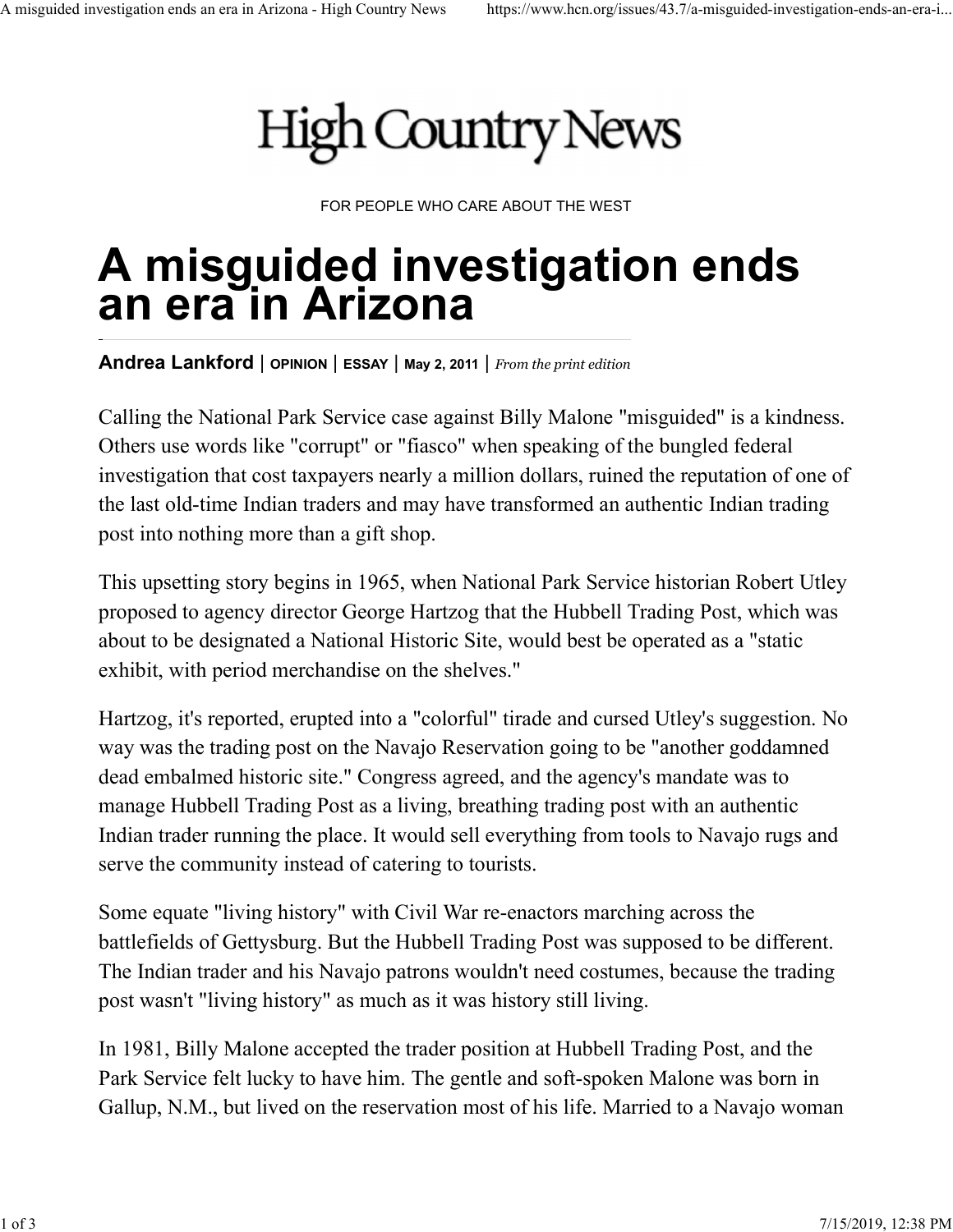for over 40 years, he was a white man who lived like a Navajo, spoke the language and understood the local customs. A misguided investigation ends an era in Arizona - High Country News https://www.hcn.org/issues/43.7/a-misguided-investigation-ends-an-era-i...<br>for over 40 years, he was a white man who lived like a Navajo, spoke the langu

An Indian trader in the 21st century works under unique circumstances. Many of his suppliers and customers don't have bank accounts; they buy and sell on a cash or barter system, and the trader is expected to hold valuable rugs or jewelry as collateral for nointerest loans. It has been this way for over a century.

Over time, Malone became wedged between the demands of a modern bureaucracy run by the federal government and the needs and expectations of a traditional culture. It is true, and Malone admitted it, that he resorted to some creative monetary exchanges to support local artists and maintain his inventory. Instead of a computer, he recorded transactions on hand-written notes tucked into the pockets of his Western shirts.

Yet, in spite of his eccentric business practices, or perhaps because of them, Billy Malone maintained a reputation for being one of the most trusted traders on the reservation.

But where most saw an honest man caught between two cultures, a few imagined criminal behavior. When they reported their suspicions to Park Service law enforcement agents in 2004, the resulting raid ended Malone's long career.

Paul Berkowitz chronicles what happened next in his new book, The Case of the Indian Trader: Billy Malone and the National Park Service Investigation at Hubbell Trading Post. Berkowitz was a special agent for the Park Service assigned to clean up the mess made by the agent who initiated the case against Malone. As the lawman uncovered more and more disturbing facts behind the case, Berkowitz declared, "I thought we were supposed to be the good guys."

Berkowitz's findings led to an internal investigation headed by the Office of Inspector General and convinced U.S. attorneys to drop all charges against Malone.

This case is a glaring example of what can happen when sloppy investigators, a cultlike federal agency and powerful people combine forces against a humble man. Malone has filed a civil suit against the agency, but the trader's health and finances have suffered, and Berkowitz says he doubts the lawsuit will provide any "sense of vindication and justice."

Perhaps the saddest outcome of this case is the death of authenticity at Hubbell Trading